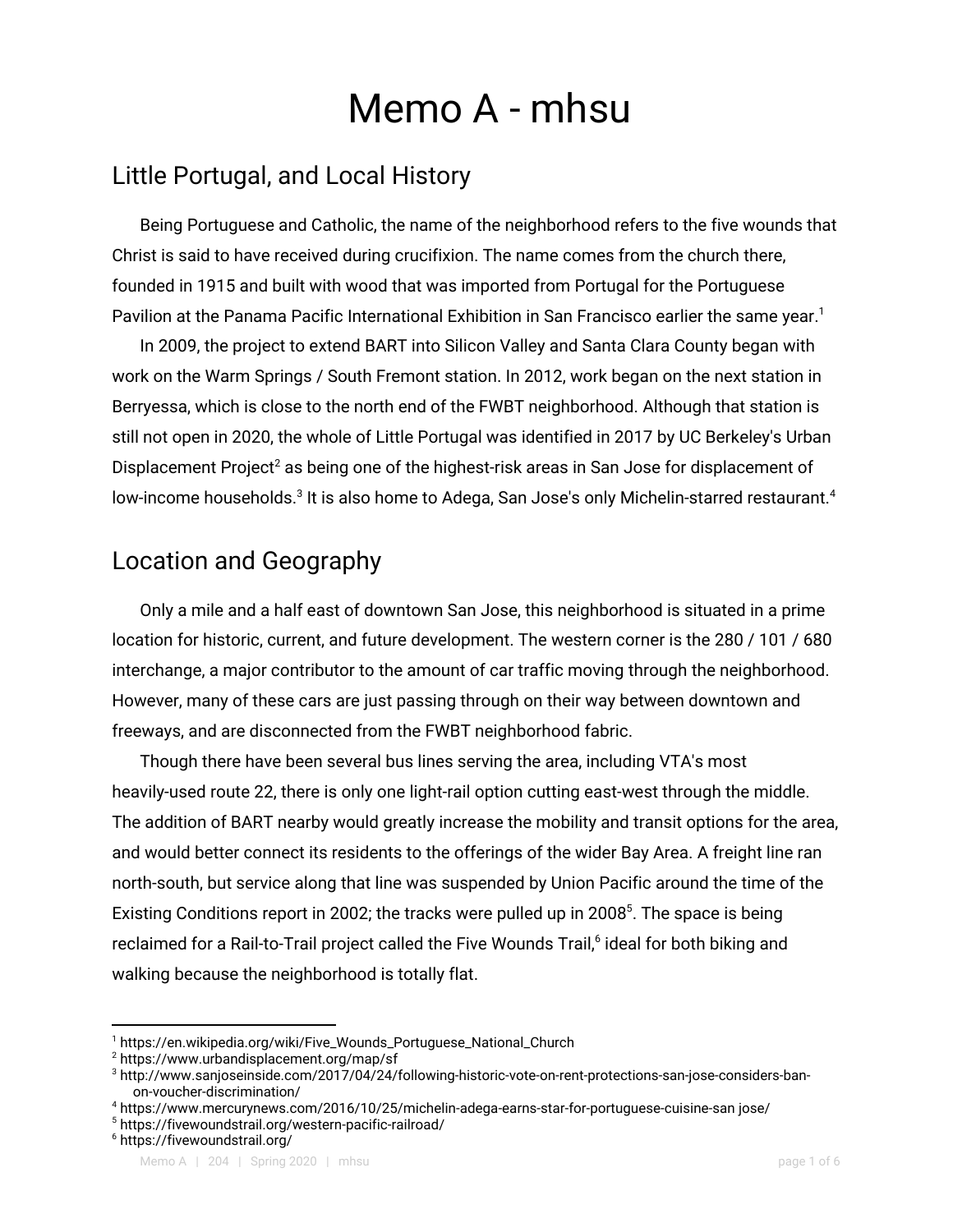The whole area is primarily residential, though different types are fairly clearly grouped. In the two small neighborhoods east of 101, it's primarily single family homes. The bulk of the FWBT neighborhoods are on the west side of 101, with a wide mix of housing styles from single family homes to small apartment buildings. Many of the new single-family homes are large McMansion style (particularly near the parks) though some of the older, smaller homes still exist in more suburban neighborhood type areas. There are even a few areas with new, high-density housing. The east-west corridor of Santa Clara / Alum Rock is the heart of FWBT, and most building is oriented in that direction; there used to be a tram that ran down that street.

#### Land Uses

The historic tram led to ground-floor businesses along that Santa Clara / Alum Rock corridor, many of which have residential or office spaces above. Now, however, many of the businesses along the corridor are "auto-oriented uses" - auto body shops, small retail lots, and the like. These tend to present less pedestrian-friendly spaces. Most of the rest are restaurants, all of which have their own parking lots. Everything is oriented around parking, with only a few bus lines running on the major east-west and north-south corridors.

There is some light industrial intermingled with residential but other than the former freight rail line there doesn't appear to be any heavy industrial. However, numerous trucks are constantly going back-and-forth along the roads, leading I'm sure to noise and smell and general nuisance. Trucks also create more wear and tear on the physical infrastructure, leading to more frequent road repairs. This in turn will be more costly, as well as tie up traffic while repairs are made. Many residents' opinions of an area are based around the speed at which minor issues like potholes and major issues like traffic lights at dangerous crossings get addressed. They feel that they are not being heard and issues are not being fixed, residents will generally have a poorer opinion of both their neighborhood and the wider city management.

Commercial is limited to strip malls at major intersections, with almost no local/small business representation. While there are some services represented (dentist, optometrist) the smaller spaces are almost entirely occupied by restaurants, anchored by a major retail chain in the large space. These are usually Walgreens or other stores that carry a little bit of everything. They don't seem to be many grocery stores, though, meaning that anyone looking for fresh produce has to venture further afield. Along Julian/McKee and Santa Clara, there are a few smaller grocery stores, but the whole area has fewer than 10 and they are only along those short stretches through the FWBT area. This creates traffic problems, with everyone driving to the same place to do their shopping, as well as discouraging pedestrianism for short trips.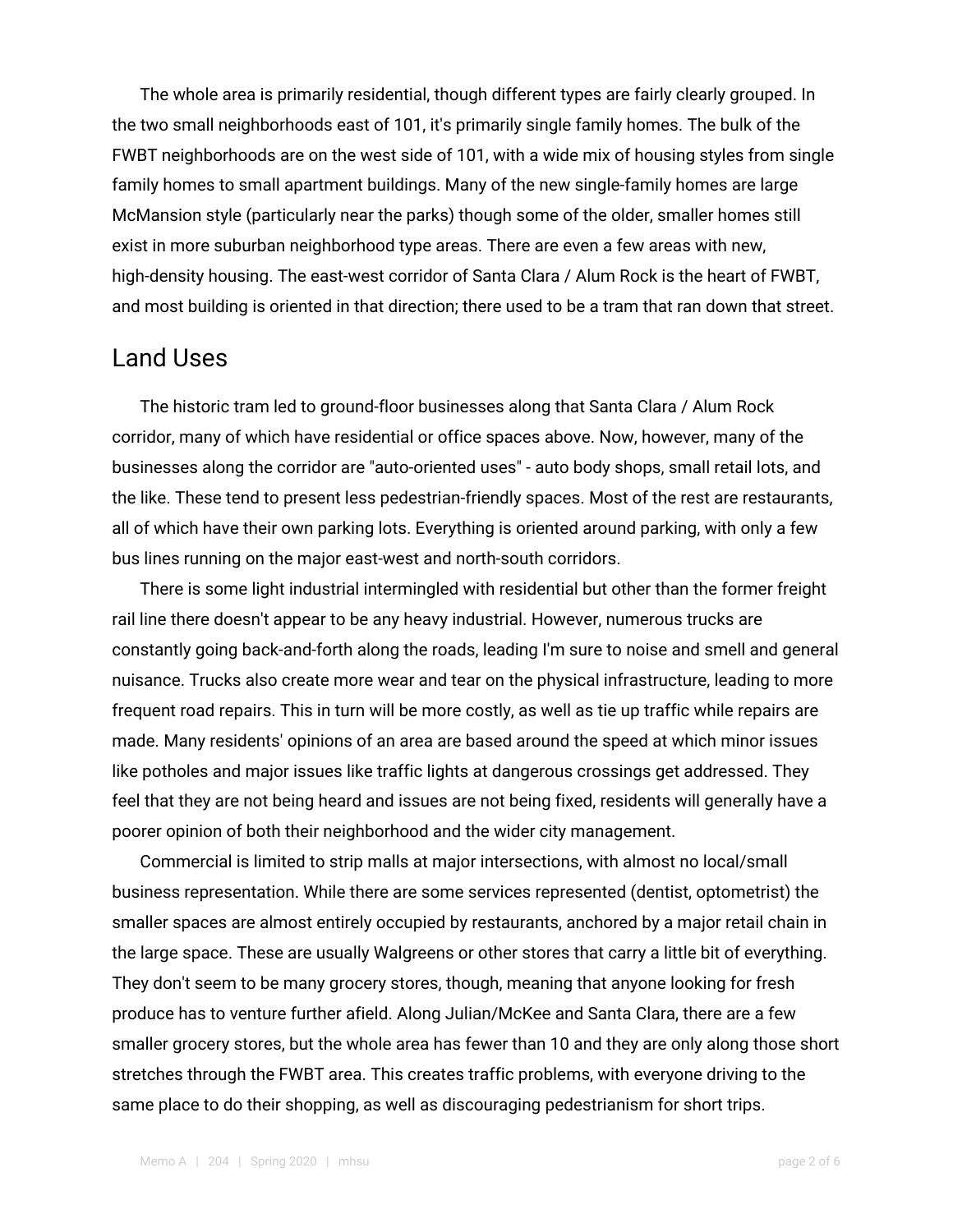### Physical Conditions

NB: Google Maps has different borders for the neighborhoods than what is shown on the map on page II-3 of the Existing Conditions document. I am relying on the latter for the definitions below, though that map *does not have street names so some of the boundaries are guessed.*

Anne Darling and Little Portugal North (the two that are east of 101) are characterized by low-density light industrial. Low single-story buildings, both offices and factories, are surrounded by large parking lots fenced off from each other. Most of the houses here are the original small single-story buildings on small lots, with garages and driveways for off-street parking. Although this makes the space feel very open, it's a ridiculous waste of space and resources - these are car-dependent houses, because there is nothing but more residential within walking distance. While several of the buildings seem to be multi-family units, all are one level surrounded by concrete. Yards are postage stamps of green grass, another waste of one of California's most precious and limited resources.

The top half of Wooster / East West Courts is taken up with the Kellogg factory. Other than a small shopping center in the southwestern corner, the neighborhood is multi-story multi-family housing mostly in small apartment complexes. An occasional single-level single-family home can be found, though. The southern boundary, McKee Road, is a large two-lane boulevard with very few pedestrian crossings. This very effectively isolates the neighborhoods from each other.

The former San Jose Steel site is still in flux. While Google Maps designates it as "Future Bart Station," it is still mostly an under-used lot. It's currently being mostly used as stockyards for two stone companies, as well as a trucking operation. In late 2019, VTA released a "playbook" containing possible development options for the space.<sup>7</sup> The bart station has yet to be developed; in theory construction will begin in 2022.<sup>8</sup>

Roosevelt Park North is primarily light industrial interspersed with small residences. While there is some newer multi-story construction, most (both new and old) is on one level. This is essentially a 1950s cookie-cutter neighborhood, with shopping only available along the main streets at the north and south borders. Again, this is a "drive everywhere" area, because no spaces have been made for walking-distance service or retail centers. The two-lane boulevards as the north and south borders also provide an isolating barrier. The southern Roosevelt Park neighborhood is much the same, though it does benefit from the 72 bus line along San Antonio. However, this bus does not connect with downtown San Jose. The dividing line between the neighborhoods, Santa Clara, carries two bus lines that do connect with Downtown San Jose as

<sup>7</sup> https://www.vta.org/sites/default/files/2019-10/THE28T~1\_0.PDF

<sup>8</sup> https://www.vta.org/projects/bart-sv/phase-ii/28th-st-station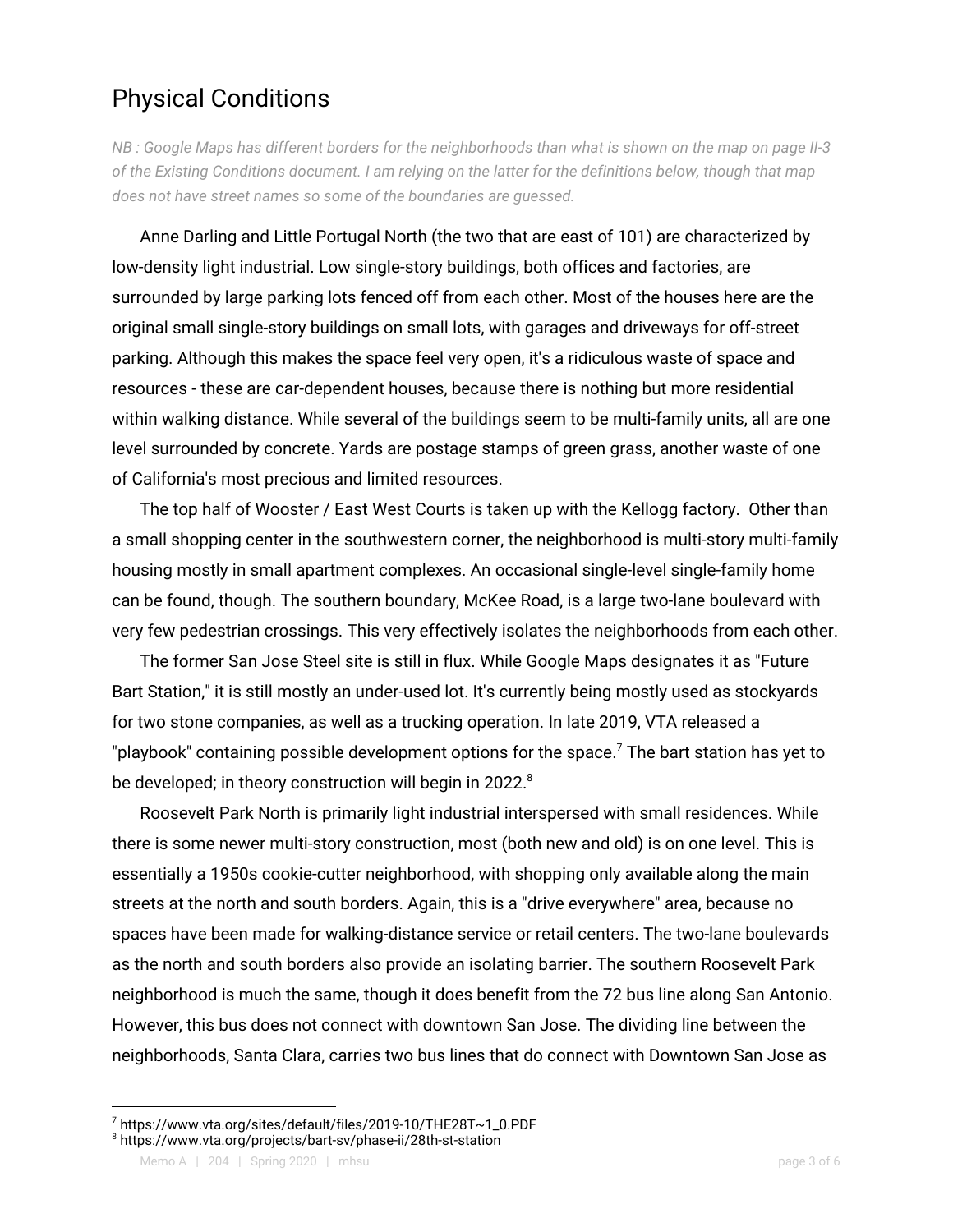well as other points up the Peninsula. This is the only bus in the whole FWBT area that does, though.

The Five Wounds neighborhood contains the eponymous Catholic church. It is the only neighborhood to cross a major street - Santa Clara. The church is at the northern end, in the area planned for the future BART station. The smallest of the neighborhoods, with a handful of remaining Victorian homes, it's still essentially indistinguishable from the others. Mostly single-story single-family homes built around 1950 or 1960, with the occasional multi-story multi-family structure. Everything has off-street parking and driveways, and yards are still fenced green grass. Although there is some light industry scattered throughout, there is no shopping; everyone here must rely on their cars to get anywhere useful.

Olinder has some new high-density housing along the park. This whole area seems much fancier - there are trees along the streets, more green grass in yards, and the houses are more different from each other. There are also fewer fences around the yards. Immediately overlooking the park are McMansions barely twelve feet apart.

The line between Olinder and McKinley is the former railroad; I can imagine that this was not a fun place to live before the line was discontinued. However, the whole right of way has been turned into fancy multi-story single-family homes now. Not quite McMansions, but still very large and close together. McKinley also holds two of FWBT's five trailer / mobile home parks. Both of them are near the only shopping center in the neighborhood, hopefully encouraging some walking. However, the fancy homes by the park are likely still driving the 0.8 miles.

Bonita holds the other three trailer / mobile home parks in FWBT. It also holds the only two apartment complex spaces, both of which seem to be very new and fancy. Another mix of light industrial and low-density residential, Bonita seems to have a few more buildings that are multi-story. Yards are green and mostly unfenced.

#### Socio-Economic and Demographic Characteristics

As described in the 2006 Improvement Plan, nearly two-thirds of the over-65s in FWBT were disabled, a much higher rate than the whole of Santa Clara County. However, very few provisions for serving this population had been made in terms of mobility options and accessibility of neighborhood improvement projects. The document lumps this under "walkability," a strongly ableist term. If the discussion is to include access for disabled folks, don't frame it in terms of an activity they can't do. "Street-level individual mobility," "sidewalk improvements," or even just "access" would be more inclusive ways to discuss the proposed changes.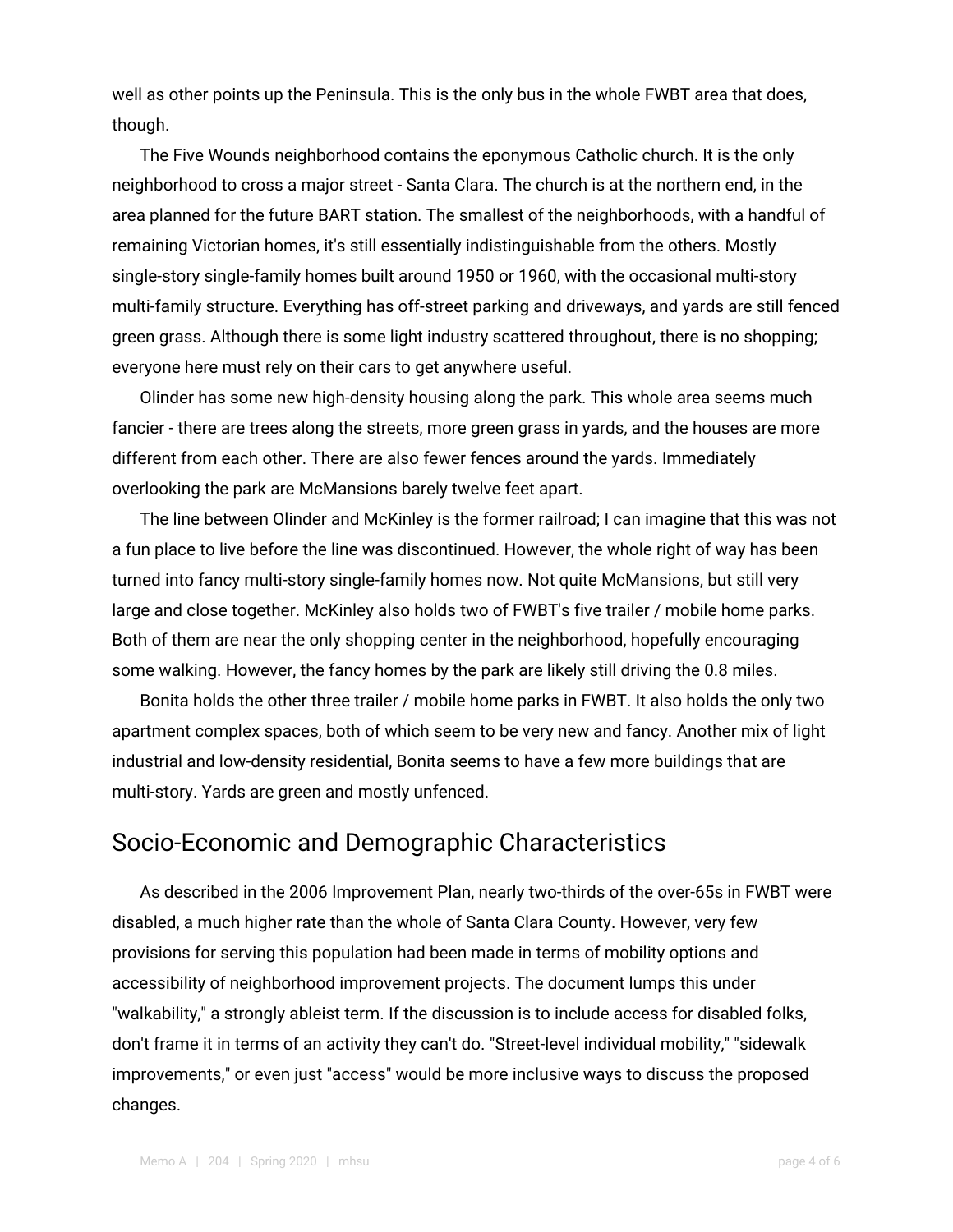Creating a "college-going culture" is also heavily discussed as being a community priority in the 2006 report. This would indicate that higher education was not a priority for folks in the area before. At that time, before the recession of 2008/2009, going to college was considered a sure path to a better job. Current economic realities have greatly reduced that vision, though it still exists in the American psyche as the thing that upwardly-mobile individuals and families aspire to. It remains to be seen if crushing student debt changes the upcoming generation's outlook.

Another discussion point was activities for youth and teens - indicating a large population of that age group resides in the FWBT area. Recommendations were made to partner with organizations in downtown San Jose, like the tech and art museums, to create after-school programs for enrichment and advancement opportunities. These would also be connection points for the "college-going culture" trend.

As mentioned at the beginning, this area is a prime spot for gentrification. Generally, that means that the people moving in are younger and have higher incomes than the existing population. With several schools within the FWBT area, it will be interesting to see how those respond to changing needs as new residents start families and work their way through the local school system. Hopefully options will be found to allow the current residents to also benefit.

#### Five Specific Research Questions

- 1. Do respondents who were born outside the US (question 7, nominal data) feel that an individual can make a difference in their neighborhood (question 16, ordinal data)? Further exploration could include a look at specific country responses to question 7 to see if that surfaces any trends in feelings of individual influence.
- 2. If the respondent rated the neighborhood as good or excellent (question 9, ordinal data into nominal) and they feel it's gotten better in the past year (question 12, ordinal data into nominal), do they know the name of the mayor (question 17, nominal data)?
- 3. For respondents who thought "Chuck Reed" sounded familiar (question 19, nominal data), do they at least somewhat approve of him (question 20, ordinal data into nominal)?
- 4. For respondents who thought "Chuck Reed" sounded familiar (question 19, nominal data) and at least somewhat approve of him (question 20, ordinal data into nominal), do they rent or own their current residence (question 23, nominal data)?
- 5. Does attendance at neighborhood association meetings (question 15, ordinal into nominal) and at least one city council meeting (question 21, nominal data) depend on whether the respondent rents or owns their residence (question 23, nominal data)?